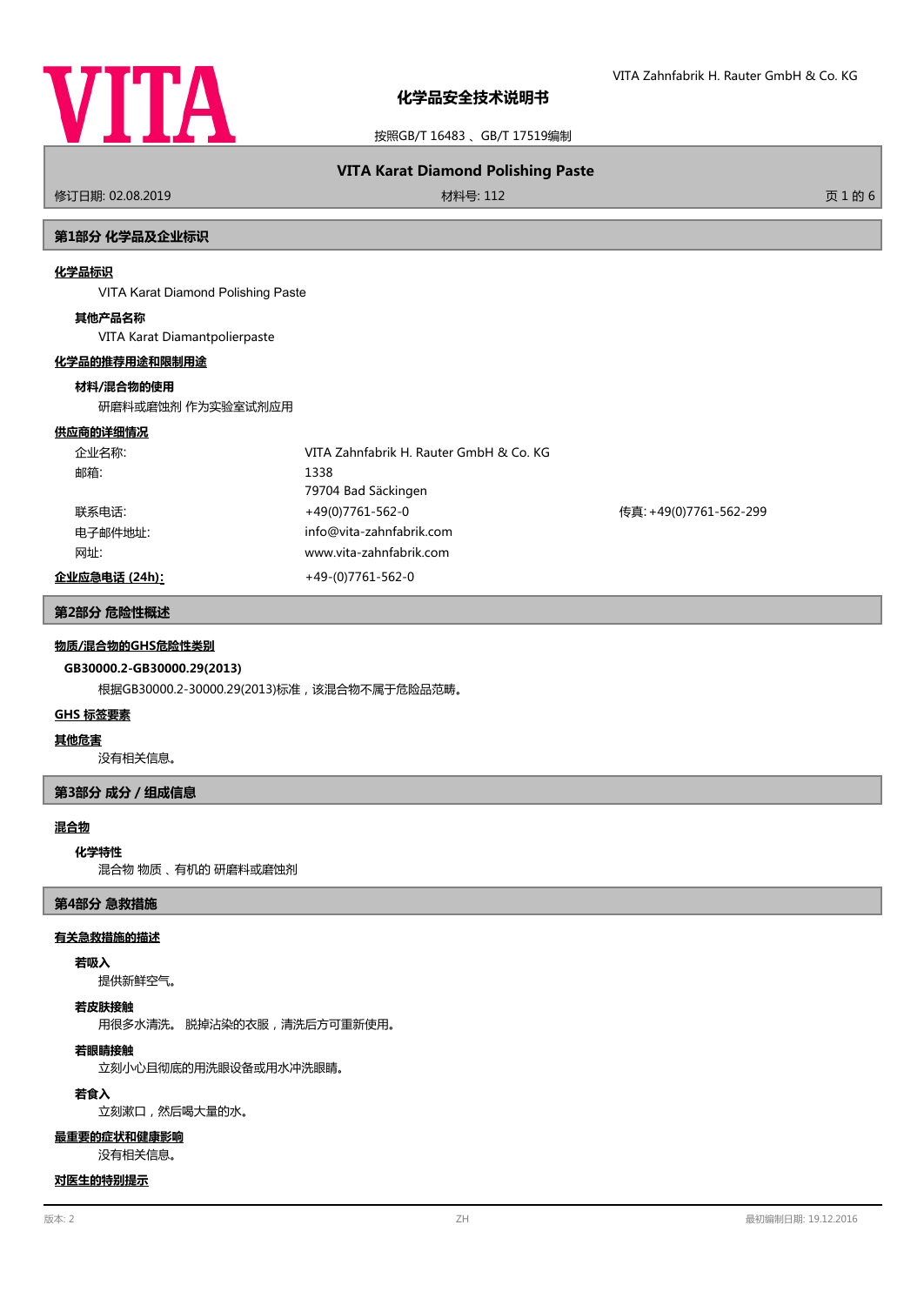## **VITA Karat Diamond Polishing Paste**

修订日期: 02.08.2019 材料号: 112 页 2 的 6

# 症状处理。

## **第5部分 消防措施**

#### **灭火介质**

#### **适合的灭火剂**

依照周边环境决定防火措施。

#### **特别危险性**

不易燃 。

## **消防人员的特殊保护设备和防范措施**

火灾时: 使用不受周围空气影响的呼吸防护器。

#### **其他资料**

分开收集受污染的灭火水。切勿使其流入排水管道或地表水域。

#### **第6部分 泄漏应急处理**

#### **作业人员防护措施、防护装备和应急处置程序**

使用个人防护装备

## **环境保护措施**

勿使之进入地下水或水域。

## **泄漏化学品的收容、清除方法及所使用的处置材料**

#### 机械式吸取 取出的材料根据清除那一章处理。

#### **参照其他章节**

安全处理: 见 段 7 个人防护装备: 见 段 8 垃圾处理: 见 段 13

## **第7部分 操作处置与储存**

## **操作注意事项**

**关于安全操作的提示**

不需要特别的预防措施。

# **关于防火、防爆的提示**

不需要特别的防火措施。

## **安全储存的条件,包括任何不兼容性**

# **对存放空间和容器的要求**

容器密封好。

## **共同存放的提示**

不需要特别的预防措施。

## **第8部分 接触控制和个体防护**

## **控制参数**

## **工程控制方法**

**保护和卫生措施**

脱掉沾染的衣服。 休息前和工作结束时请洗手。 在工作场所不饮食、不抽烟、不擤鼻涕。

## **眼部/面部防护**

戴防护眼罩/戴防护面具。

## **手部防护**

处理化学工作材料时,只能戴带有CE认证标记含四位数检验号码的化学防护手套。 挑选抗化学药品的防护手套 时,必须视工作场所特性而定的危险物质浓度和数量而定。 最好向手套制造厂家询问清楚以上所提特殊用途的 手套之化学药品抵抗性。 推荐的手套品牌 KCL dernatril P NBR (聚腈橡胶)

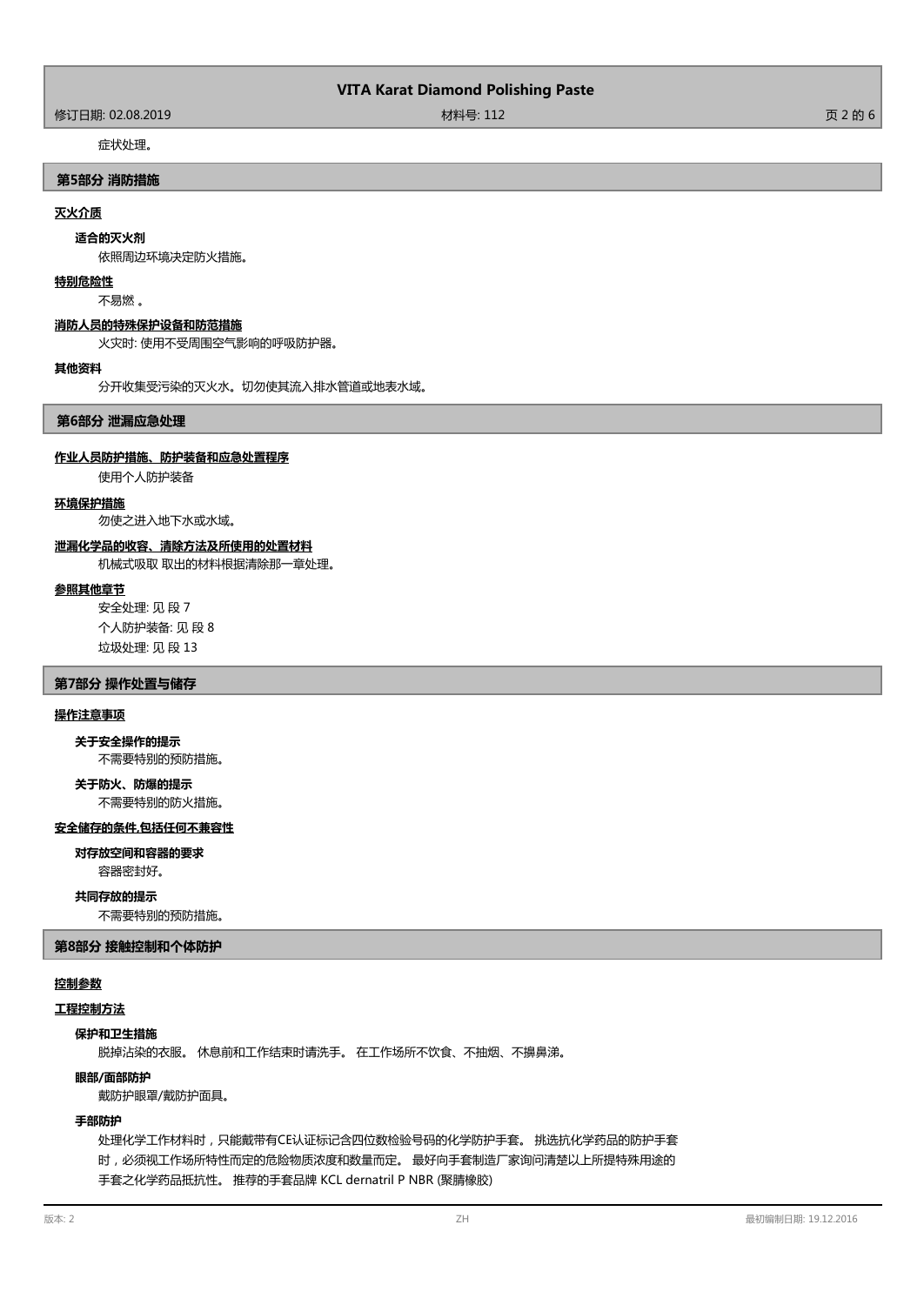## **VITA Karat Diamond Polishing Paste**

## **皮肤和身体防护**

防护服的使用。

## **呼吸防护**

B150621 开窗户,以便确保空气自然流通。

## **第9部分 理化特性**

## **基本物理和化学性质信息**

| 聚合状态:           |                        |
|-----------------|------------------------|
| 颜色:             | 暗 粉红色                  |
| 气味:             | 特征性                    |
| pH值:            | 没有界定                   |
| 物理状态变化          |                        |
| 熔点:             | 没有界定                   |
| 沸点/沸腾范围:        | $\ddot{?}$             |
| 闪点:             | 270 °C                 |
| 易燃性             |                        |
| 固体:             | 没有界定                   |
| 气体:             | 不适用                    |
| 爆炸性特性           |                        |
| 本产品不: 有爆炸危险的。   |                        |
| 爆炸下限:           | 没有界定                   |
| 爆炸上限:           | 没有界定                   |
| 自燃温度            |                        |
| 固体:             | 没有界定                   |
| 气体:             | 不适用                    |
| 分解温度:           | $>150 °C$              |
| 助燃特性<br>不助燃。    |                        |
| 蒸汽压力:           | 没有界定                   |
| 相对密度 (在 20 °C): | 0,93 g/cm <sup>3</sup> |
| 水溶性:            | 不                      |
| 在其它溶剂中的溶解度      |                        |
| 没有界定            |                        |
| 辛醇/水分配系数:       | 没有界定                   |
| 相对蒸气密度:         | 没有界定                   |
| 蒸发速率:           | 没有界定                   |
| 其他资料或数据         |                        |
| 固体:             | 10,0%                  |

## **第10部分 稳定性和反应性**

## **反应性**

当按规定处理和存储时无有害反应。

## **稳定性**

该产品在正常室温存储时是稳定。

#### **危险反应**

无已知的危险反应。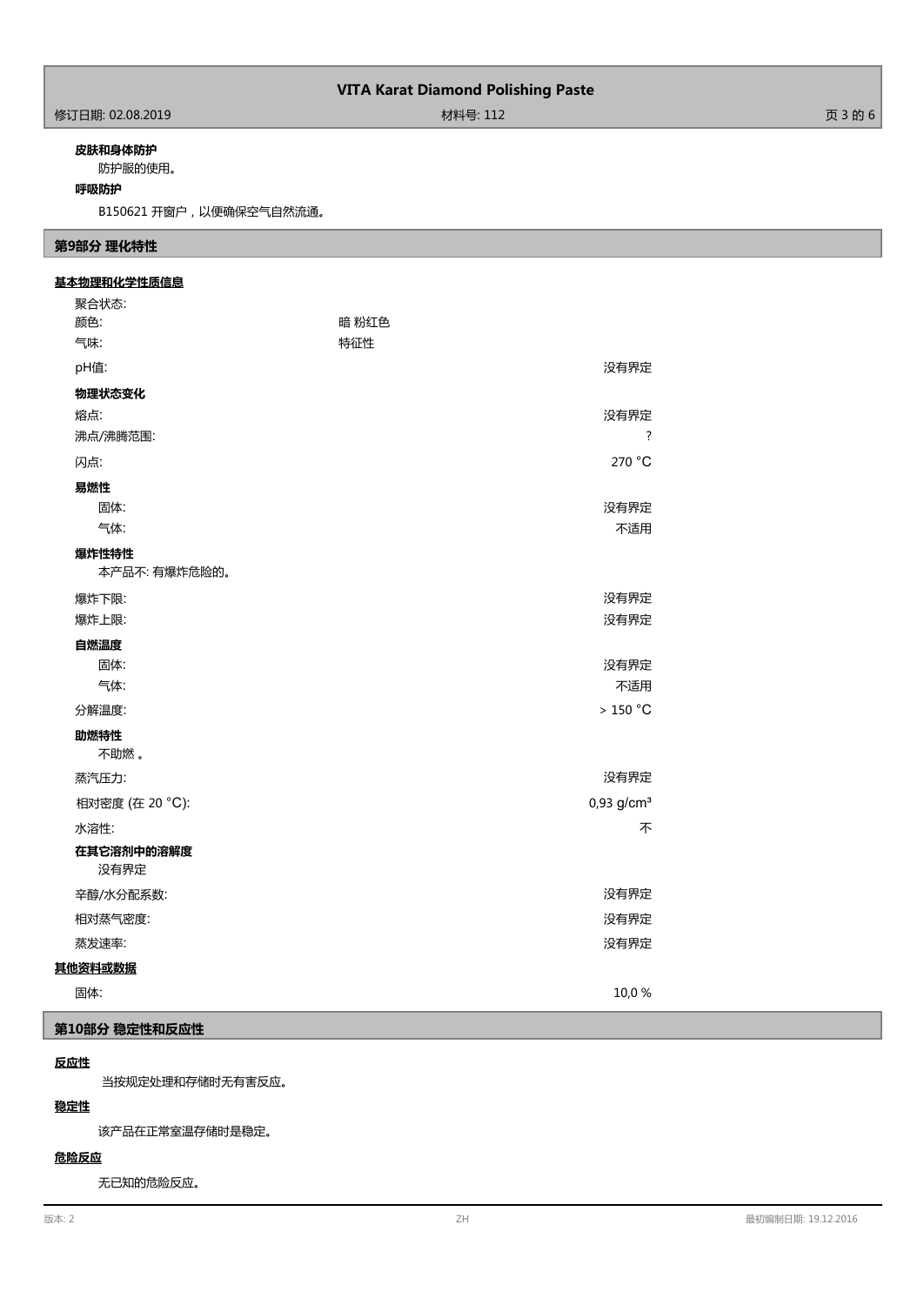| <b>VITA Karat Diamond Polishing Paste</b> |  |  |  |
|-------------------------------------------|--|--|--|
|-------------------------------------------|--|--|--|

#### **避免接触的条件**

没有/没有

#### **禁配物**

没有相关信息。

#### **危险的分解产物**

无已知的危险分解产物。

## **第11部分 毒理学信息**

## **急性毒性**

**急性毒性**

现有数据不符合分类标准。

#### **刺激和腐蚀**

现有数据不符合分类标准。

#### **呼吸或皮肤过敏**

现有数据不符合分类标准。

#### **致癌性、生殖细胞突变性、生殖毒性**

现有数据不符合分类标准。

## **特异性靶器官系统毒性 一次接触** 现有数据不符合分类标准。

## 现有数据不符合分类标准。 **特异性靶器官系统毒性 反复接触**

# **肺内吸入异物的危险**

现有数据不符合分类标准。

## **测试的补充说明**

根据(EC)第1272/2008号条例[化学品分类及标记全球协调制度],该混合物不属于危险品范畴。

#### **第12部分 生态学信息**

#### **生态毒性**

本产品不: 生态毒性。

#### **持久性和降解性**

本产品未经检验。

#### **生物富集或生物积累性**

本产品未经检验。

## **土壤中的迁移性**

本产品未经检验。

## **其他有害作用**

没有相关信息。

### **其他资料**

避免释放到环境中。

## **第13部分 废弃处置**

## **废弃物处置方法**

### **建议**

勿使之进入地下水或水域。 根据官署的规定处理废物。

## **受污染的容器和包装的处置方法**

用很多水清洗。 完全清空的包装材料可以回收再利用。

## **第14部分 运输信息**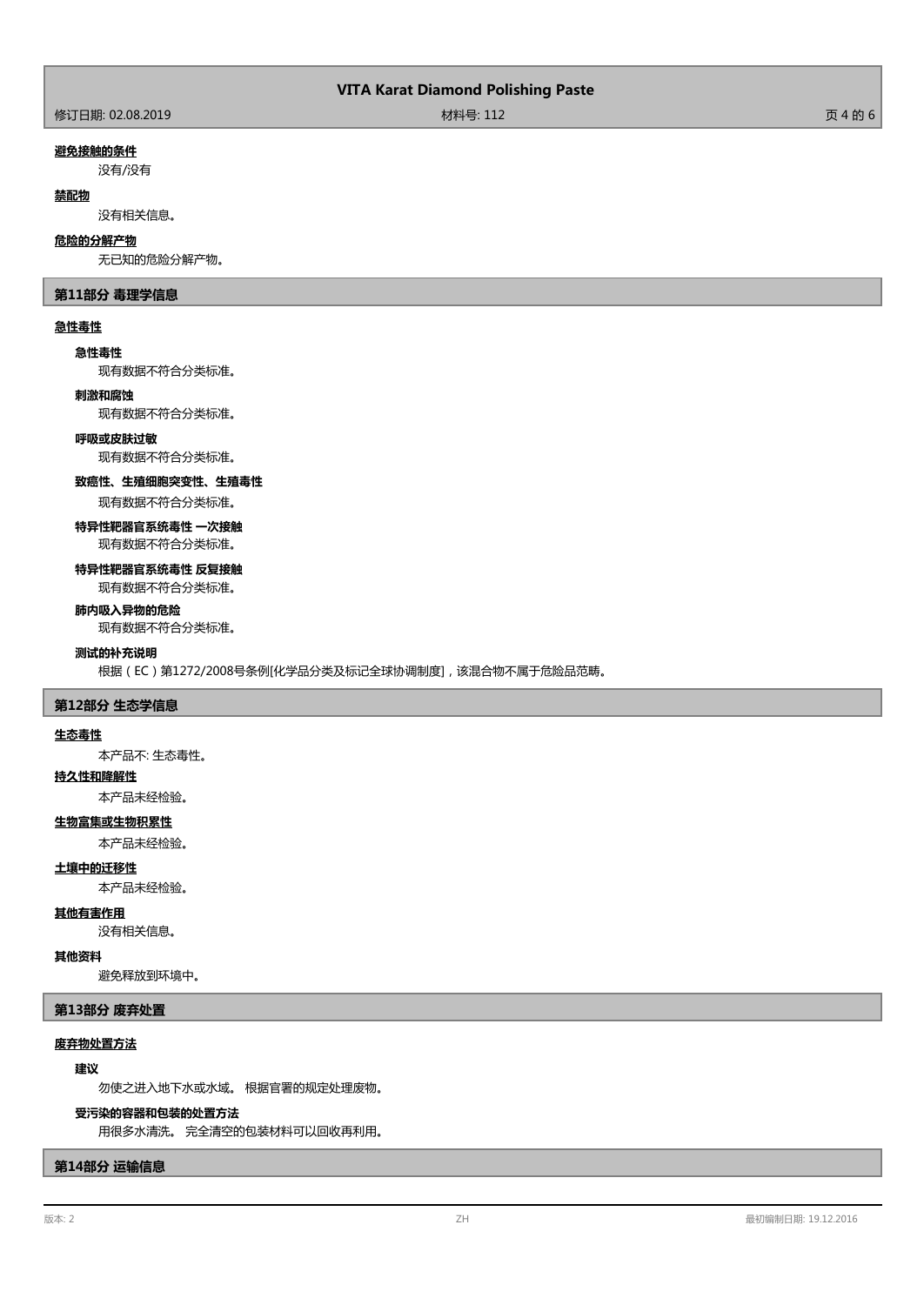| <b>VITA Karat Diamond Polishing Paste</b> |                  |         |  |
|-------------------------------------------|------------------|---------|--|
| 修订日期: 02.08.2019                          | 材料号: 112         | 页 5 的 6 |  |
| 海运 (IMDG)                                 |                  |         |  |
| <u> UN를:</u>                              | 根据运输法规,未被分类为危险品。 |         |  |
| 联合国运输名称:                                  | 根据运输法规,未被分类为危险品。 |         |  |
| 联合国危险性分类:                                 | 根据运输法规,未被分类为危险品。 |         |  |
| <u>包装类别:</u>                              | 根据运输法规,未被分类为危险品。 |         |  |
| 空运 (ICAO-TI/IATA-DGR)                     |                  |         |  |
| <u> UN号:</u>                              | 根据运输法规,未被分类为危险品。 |         |  |

| 联合国运输名称:  | 根据运输法规,未被分类为危险品。 |
|-----------|------------------|
| 联合国危险性分类: | 根据运输法规,未被分类为危险品。 |
| 包装类别:     | 根据运输法规,未被分类为危险品。 |

#### **对环境的危害**

对环境有害的物质: カランド インタン かいしゃ 不

## **使用者特殊预防措施**

没有相关信息。

**大宗货物运输根据 MARPOL-公约 73/78 附录 II 和 IBC-Code**

不适用

#### **第15部分 法规信息**

## **化学品的安全、健康和环境条例**

### **国家的规章**

## **第16部分 其他信息**

#### **缩略语和首字母缩写**

ADR: Accord européen sur le transport des marchandises dangereuses par Route (European Agreement concerning the International Carriage of Dangerous Goods by Road) IMDG: International Maritime Code for Dangerous Goods IATA: International Air Transport Association GHS: Globally Harmonized System of Classification and Labelling of Chemicals EINECS: European Inventory of Existing Commercial Chemical Substances ELINCS: European List of Notified Chemical Substances CAS: Chemical Abstracts Service LC50: Lethal concentration, 50% LD50: Lethal dose, 50% CLP: Classification, labelling and Packaging REACH: Registration, Evaluation and Authorization of Chemicals GHS: Globally Harmonised System of Classification, Labelling and Packaging of Chemicals UN: United Nations DNEL: Derived No Effect Level DMEL: Derived Minimal Effect Level PNEC: Predicted No Effect Concentration ATE: Acute toxicity estimate LL50: Lethal loading, 50% EL50: Effect loading, 50% EC50: Effective Concentration 50% ErC50: Effective Concentration 50%, growth rate NOEC: No Observed Effect Concentration BCF: Bio-concentration factor PBT: persistent, bioaccumulative, toxic